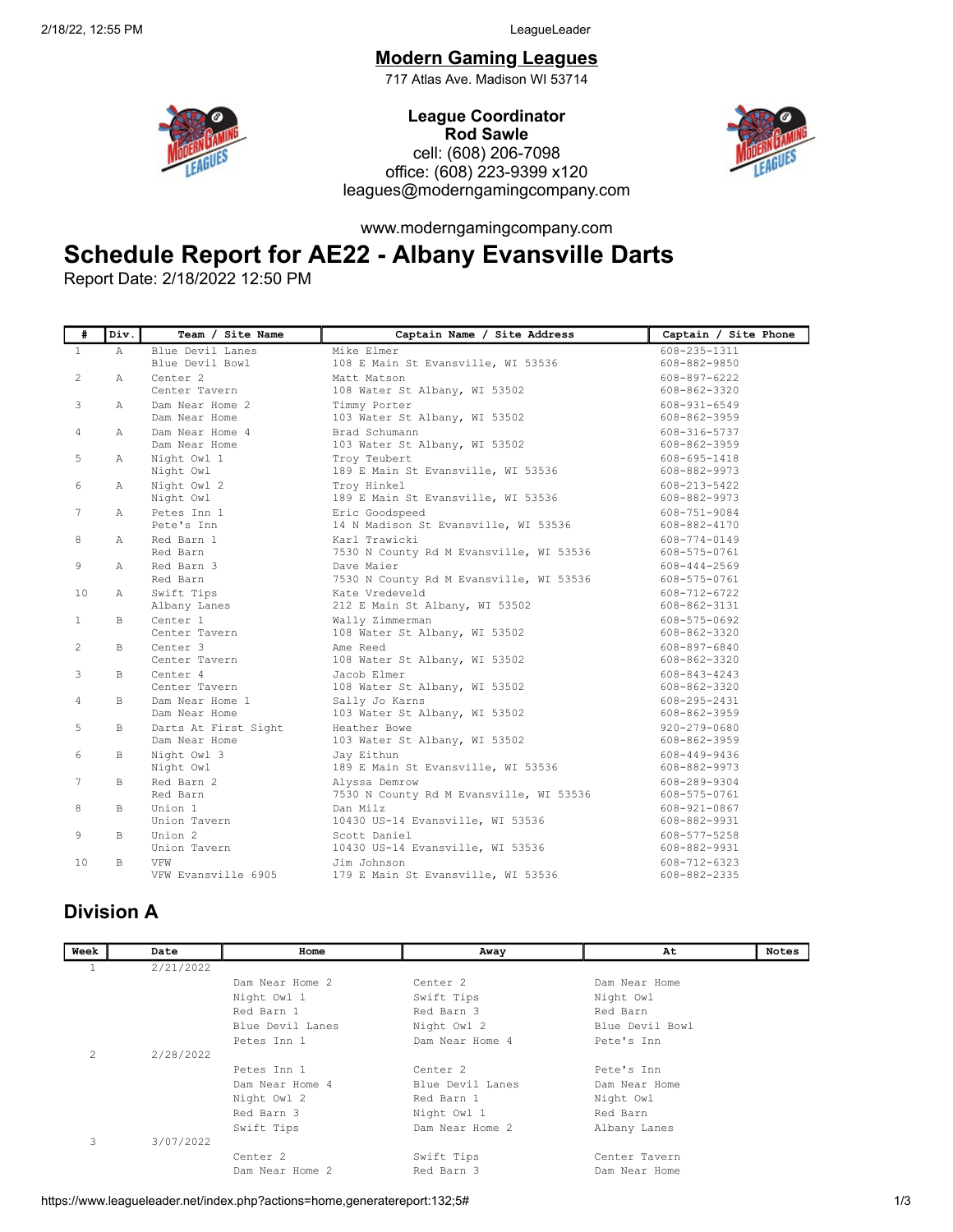| Week | Date      | Home                | Away                | At              | <b>Notes</b> |
|------|-----------|---------------------|---------------------|-----------------|--------------|
|      |           | Night Owl 1         | Night Owl 2         | Night Owl       |              |
|      |           | Red Barn 1          | Dam Near Home 4     | Red Barn        |              |
|      |           | Blue Devil Lanes    | Petes Inn 1         | Blue Devil Bowl |              |
| 4    | 3/14/2022 |                     |                     |                 |              |
|      |           | Blue Devil Lanes    | Center <sub>2</sub> | Blue Devil Bowl |              |
|      |           | Petes Inn 1         | Red Barn 1          | Pete's Inn      |              |
|      |           | Dam Near Home 4     | Night Owl 1         | Dam Near Home   |              |
|      |           | Night Owl 2         | Dam Near Home 2     | Night Owl       |              |
|      |           | Red Barn 3          | Swift Tips          | Red Barn        |              |
| 5    | 3/21/2022 |                     |                     |                 |              |
|      |           | Center <sub>2</sub> | Red Barn 3          | Center Tavern   |              |
|      |           | Swift Tips          | Night Owl 2         | Albany Lanes    |              |
|      |           | Dam Near Home 2     | Dam Near Home 4     | Dam Near Home   |              |
|      |           | Night Owl 1         | Petes Inn 1         | Night Owl       |              |
|      |           | Red Barn 1          | Blue Devil Lanes    | Red Barn        |              |
| 6    | 3/28/2022 |                     |                     |                 |              |
|      |           | Red Barn 1          | Center <sub>2</sub> | Red Barn        |              |
|      |           | Blue Devil Lanes    | Night Owl 1         | Blue Devil Bowl |              |
|      |           | Petes Tnn 1         | Dam Near Home 2     | Pete's Inn      |              |
|      |           | Dam Near Home 4     | Swift Tips          | Dam Near Home   |              |
|      |           | Night Owl 2         | Red Barn 3          | Night Owl       |              |
| 7    | 4/04/2022 |                     |                     |                 |              |
|      |           | Center <sub>2</sub> | Night Owl 2         | Center Tavern   |              |
|      |           | Red Barn 3          | Dam Near Home 4     | Red Barn        |              |
|      |           | Swift Tips          | Petes Inn 1         | Albany Lanes    |              |
|      |           | Dam Near Home 2     | Blue Devil Lanes    | Dam Near Home   |              |
|      |           | Night Owl 1         | Red Barn 1          | Night Owl       |              |
| 8    | 4/11/2022 |                     |                     |                 |              |
|      |           | Night Owl 1         | Center <sub>2</sub> | Night Owl       |              |
|      |           | Red Barn 1          | Dam Near Home 2     | Red Barn        |              |
|      |           | Blue Devil Lanes    | Swift Tips          | Blue Devil Bowl |              |
|      |           | Petes Inn 1         | Red Barn 3          | Pete's Inn      |              |
|      |           | Dam Near Home 4     | Night Owl 2         | Dam Near Home   |              |
| 9    | 4/18/2022 |                     |                     |                 |              |
|      |           | Center <sub>2</sub> | Dam Near Home 4     | Center Tavern   |              |
|      |           | Night Owl 2         | Petes Inn 1         | Night Owl       |              |
|      |           | Red Barn 3          | Blue Devil Lanes    | Red Barn        |              |
|      |           | Swift Tips          | Red Barn 1          | Albany Lanes    |              |
|      |           | Dam Near Home 2     | Night Owl 1         | Dam Near Home   |              |
|      |           |                     |                     |                 |              |

## Division B

| Week           | Date      | Home                 | Away                 | At                  | <b>Notes</b> |
|----------------|-----------|----------------------|----------------------|---------------------|--------------|
| $\mathbf{1}$   | 2/21/2022 |                      |                      |                     |              |
|                |           | Center <sub>1</sub>  | Red Barn 2           | Center Tavern       |              |
|                |           | Dam Near Home 1      | Night Owl 3          | Dam Near Home       |              |
|                |           | Union 1              | Union <sub>2</sub>   | Union Tavern        |              |
|                |           | VFW                  | Darts At First Sight | VFW Evansville 6905 |              |
|                |           | Center <sub>4</sub>  | Center <sub>3</sub>  | Center Tavern       |              |
| $\overline{2}$ | 2/28/2022 |                      |                      |                     |              |
|                |           | Center <sub>4</sub>  | Red Barn 2           | Center Tavern       |              |
|                |           | Center <sub>3</sub>  | VFW                  | Center Tavern       |              |
|                |           | Darts At First Sight | Union 1              | Dam Near Home       |              |
|                |           | Union 2              | Dam Near Home 1      | Union Tavern        |              |
|                |           | Night Owl 3          | Center <sub>1</sub>  | Night Owl           |              |
| 3              | 3/07/2022 |                      |                      |                     |              |
|                |           | Red Barn 2           | Night Owl 3          | Red Barn            |              |
|                |           | Center <sub>1</sub>  | Union 2              | Center Tavern       |              |
|                |           | Dam Near Home 1      | Darts At First Sight | Dam Near Home       |              |
|                |           | Union 1              | Center <sub>3</sub>  | Union Tavern        |              |
|                |           | VFW                  | Center <sub>4</sub>  | VFW Evansville 6905 |              |
| 4              | 3/14/2022 |                      |                      |                     |              |
|                |           | VFW                  | Red Barn 2           | VFW Evansville 6905 |              |
|                |           | Center <sub>4</sub>  | Union 1              | Center Tavern       |              |
|                |           | Center <sub>3</sub>  | Dam Near Home 1      | Center Tavern       |              |
|                |           | Darts At First Sight | Center 1             | Dam Near Home       |              |
|                |           | Union 2              | Night Owl 3          | Union Tavern        |              |
| 5              | 3/21/2022 |                      |                      |                     |              |
|                |           | Red Barn 2           | Union 2              | Red Barn            |              |
|                |           | Night Owl 3          | Darts At First Sight | Night Owl           |              |
|                |           | Center <sub>1</sub>  | Center <sub>3</sub>  | Center Tavern       |              |
|                |           | Dam Near Home 1      | Center <sub>4</sub>  | Dam Near Home       |              |
|                |           | Union 1              | VFW                  | Union Tavern        |              |
| 6              | 3/28/2022 |                      |                      |                     |              |
|                |           | Union 1              | Red Barn 2           | Union Tavern        |              |
|                |           | VFW                  | Dam Near Home 1      | VFW Evansville 6905 |              |